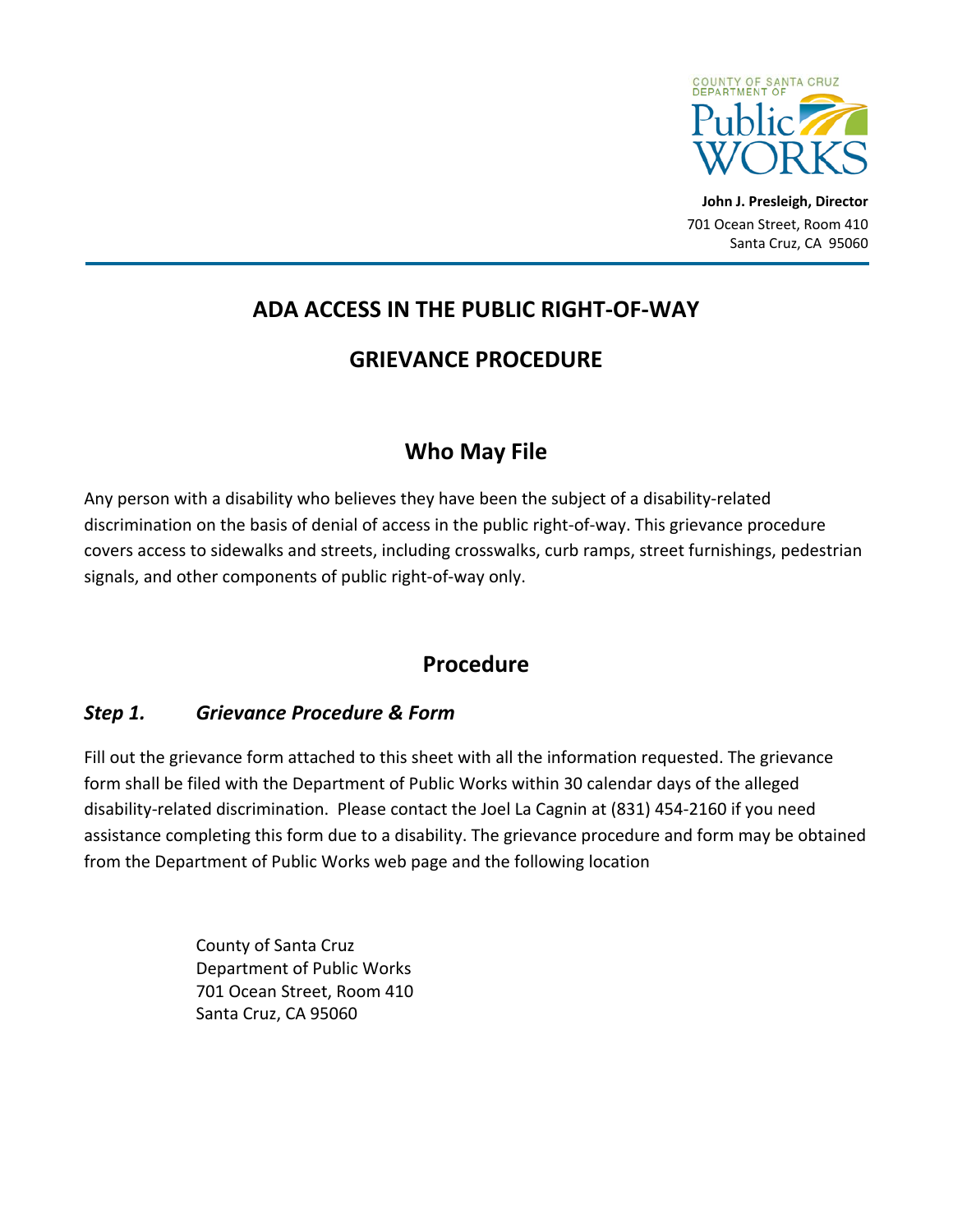#### *Step 2. An Investigation is Conducted*

The complainant will be notified within 14 calendar days of the receipt of the grievance, and if necessary, Joel La Cagnin or another authorized representative will contact the complainant directly to obtain additional facts or documentation relevant to the grievance.

### *Step 3. A Written Response is Prepared and Forwarded to the Complainant*

Joel La Cagnin or other authorized representative shall prepare a written decision, after full consideration of the merits of the grievance, outlining the Department of Public Works course of action and expected timeline. This communication shall be sent to the complainant via postal mail or electronic mail.

#### *Step 4. Appeal to the EEO Officer, ADA Compliance*

If the complainant is dissatisfied with the written decision, he or she may file a written appeal with Ana Ventura Phares, County of Santa Cruz Equal Employment Officer (EEO), ADA Compliance (701 Ocean Street, Room 310, Santa Cruz, CA 95060) no later than 15 calendar days of receiving the written decision. The appeal must contain a statement of the reasons why the complaint is dissatisfied with the written decision, and must be signed by the complainant or by authorized to do so on the complainant's behalf. The EEO officer will act upon the appeal no later than 30 calendar days after receipt, and a copy of the written decision shall be forwarded to the complainant no later than five working days after preparation of the decision.